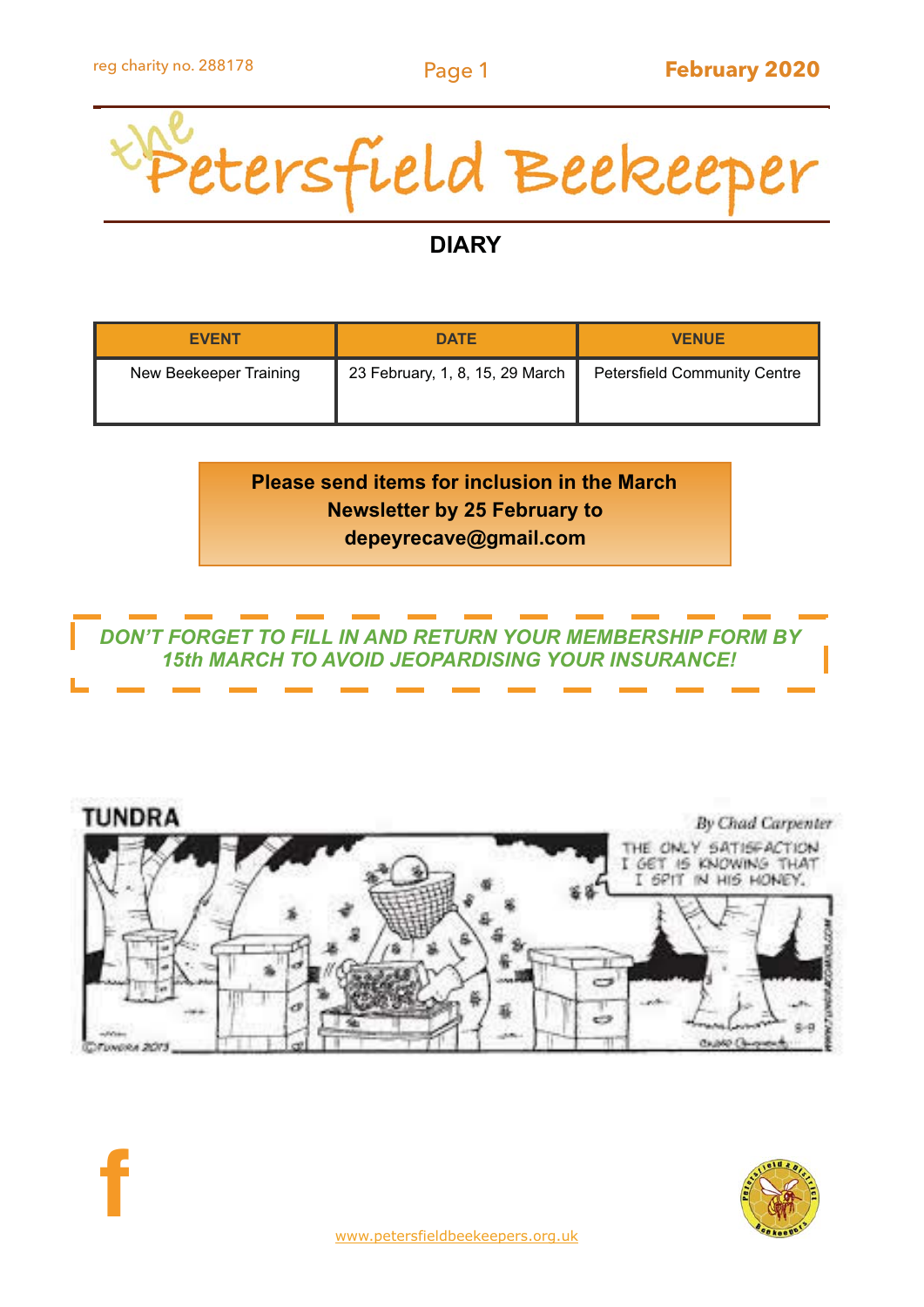**f**

# *AGM REPORTS*

## **CHAIRMAN'S ANNUAL REPORT 2019**

The Association's beekeeping year started in February when nearly 50 aspiring beekeepers attended the first of the five Sunday afternoon sessions in the Community Centre. This year we again incorporated the apiary clean-up to give them a taste of one of the other necessities that accompanies the pleasure of working the bees. When apiary days started, the number of attendees at the beginning was a steady 18-24, reducing marginally to 18-20 when the apiary finally closed. There is much more about the Apiary report but it says much about the quality of the training offered at the apiary that those constant numbers were maintained throughout the season and our grateful thanks go to all who contributed to that.

The Honey Show report gives all the details but it was its usual success with a good number of entries. It is always very helpful to have a Senior Judge with us and it was a notable achievement that the judge recommended to a new beekeeper that their class winning entry should be entered in the National Honey Show. Thanks are due to David Parkinson and his band of helpers for all the meticulous arrangements that make the show such a success.

Association Members attended 8 local shows, one of which was a 2-day event, spreading the word about the importance of bees - and a taste for local honey. Remember, if you help at one of our Shows, you can sell your own honey & wax. Members also visited schools, libraries and clubs on the same mission. A dedicated band of regulars support and our thanks to them; it would be good if others were able to support this worthwhile and enjoyable Association activity.

Bee health and the threat to bees were again a major concern. The Association's Asian Hornet Action Team has remained ready to respond but mercifully has not been called out. Asian Hornet, once established, is devastating to bee colonies and Members will need no reminding that we must all remain vigilant and at this time of year, whilst the trees are still bare, to look particularly for nests.

HBA, our County Association, with a new Chairman and largely new trustees, is looking to refresh that association, starting with the adoption of a new, compliant constitution which will shortly be sent out to member associations for comment. HBA is also planning to hold both a convention and a honey show later in the year

I have mentioned, with thanks, those who do so much to support the Petersfield Beekeepers and in that category I must also include our Committee members who also act as the trustees of the charity. Without the involvement of them all we would be unable to fulfil the Association's Charitable Objects to promote and further the craft of beekeeping in our area.

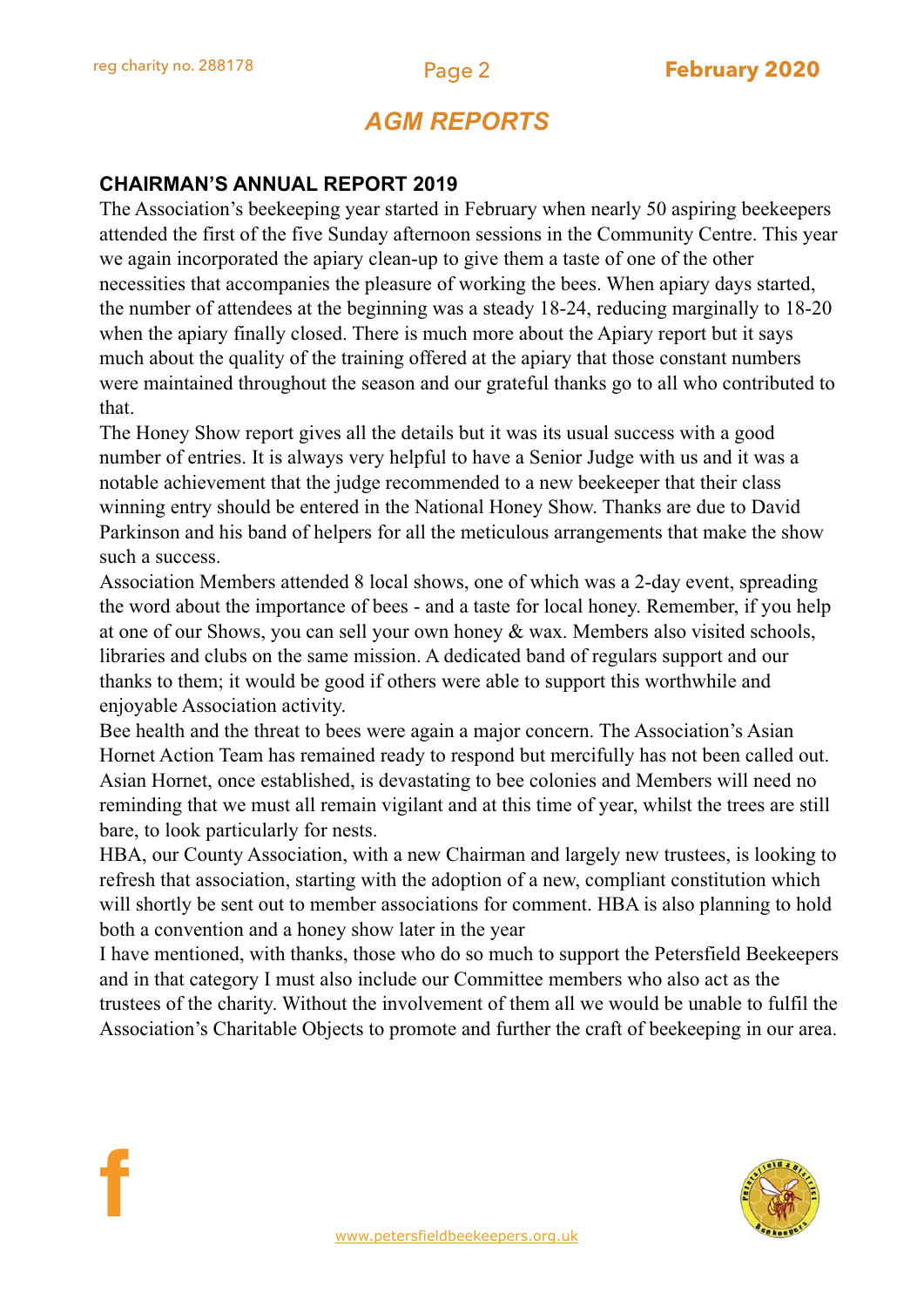### **TREASURER'S REPORT FOR 2019 - FEBRUARY 2020**

The main point of interest is the bottom line which this year shows us making a gain of £2,513.15 against a gain of £1271.63 in 2018. While looks like a big increase we need to take into account the Gift aid, there are 2 years' worth in the 2019 accounts and none in the 2018 accounts. If we correct this then 2019 revenue decreases to £1762.17 and 2018 increases to £2,022.61 therefore while we still made a good profit in 2019 it was less than 2018. A trend we need to consider in the coming year.

Membership was down slightly. Our membership however stands at some 159 against 156 in 2018.

I am pleased to confirm that BBKA and BDI have frozen their fees for another year.

Our finances are still strong and so I propose that our fees remain the same at £8.50 – the same as for the last 12 years. This will mean that the full membership will be £29.50, other classes of membership will remain as for 2019.

The 2020 Membership Forms are available after the meeting and they will be available on our website and distributed by email. Please check the return date and ensure your membership form is completed by 15 March 2020. The new BBKA system is fully functional and will make life a little bit easier, HOWEVER as it is now a 'System' there is no facility to accommodate late completion and return of the forms.

The Swarm List is now open on a first-come, first with the membership form basis!! This is my third year as your Treasurer and Membership Secretary and it's time to move on so we need to find a willing volunteer to take over the role/s from the end of 2020, I will be more than happy to assist during this year if we have a volunteer.

*Dave Hall*

### **UNSUNG HERO**

This year, the committee of Petersfield and District BKA has voted for Elizabeth Eveleigh to be our Unsung Hero!

Elizabeth and I started beekeeping together in 2009 having both completed the PDBKA Beginners' course the year before. She was always helpful and also knowledgeable ….because she reads books! So second year in, we had to do the Bee Basic assessment…….she is also persuasive….

In the committee, everyone relies on Elizabeth to take the minutes and then produce a light hearted version for circulation via the newsletter. She knows about native bees, bumble bees, wasps and hornets, and how to tell them apart. She happily gives talks to

**f**

children and they are always entertained and save us a few false swarm calls by instructing their parents.

Another of Elizabeth's fortes is making wonderful cakes so she tests the Honey show recipes and the committee gets the chance to evaluate the results….keeps the committee happy! That is only one of her duties at the annual honey show, she also organizes the venue, cake, wax judging and photos.

Moving on, she is pretty good at processing wax and she shares that expertise, patiently, with groups in her kitchen and…… anything involving wax in kitchens, definitely shows devotion to duty.

During the summer months, she can also be counted on to help at the shows and she keeps us up to date with a page on Facebook.

But the most remarkable point is that a few years ago, Elizabeth suffered anaphylactic shock so she cannot keep the insects that interest her so much…..amazingly, she is still here helping everyone!



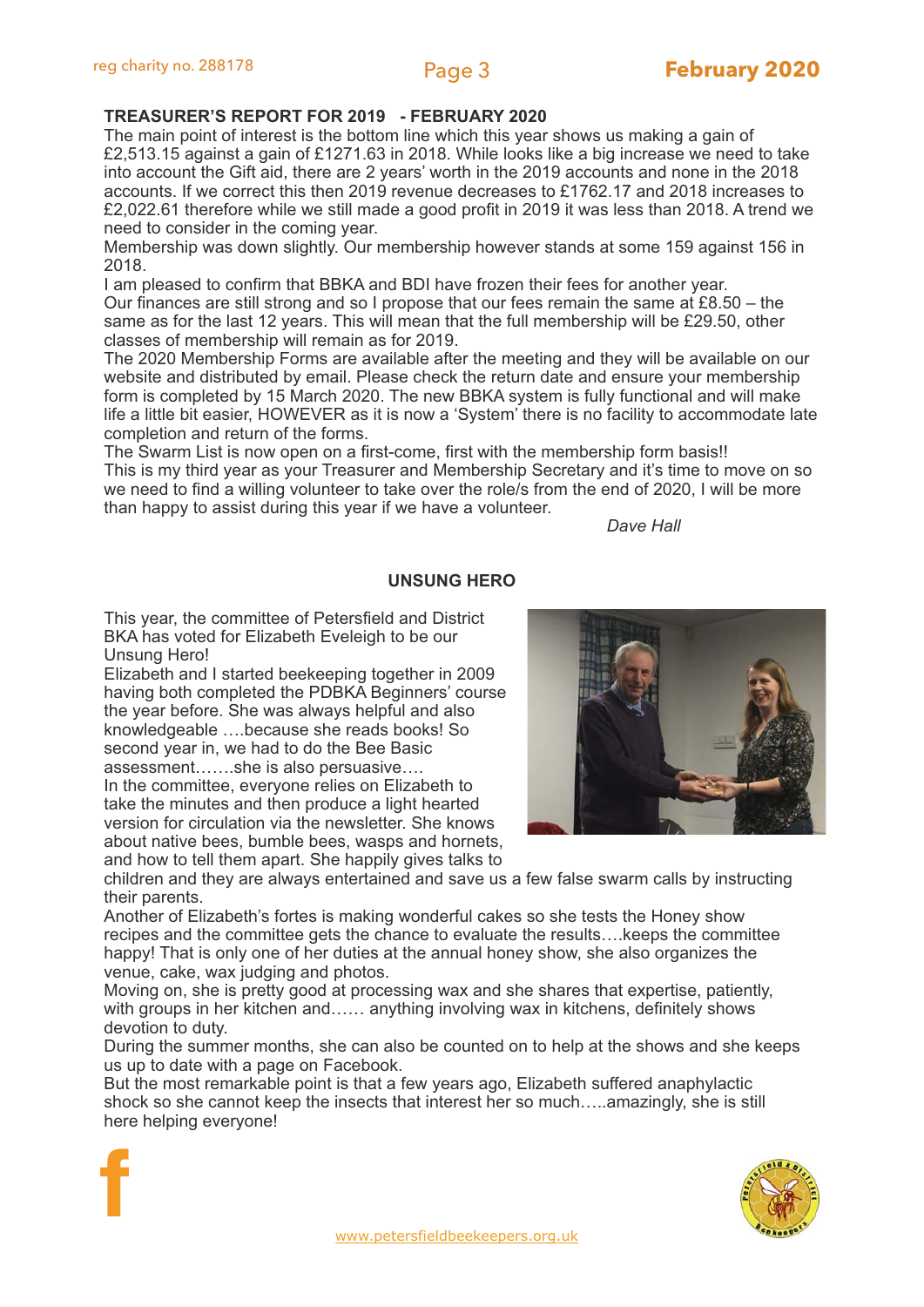## *WINTER TALKS*

### **Bee Diseases ~ Hilary Hayward**

So, Wednesday 8th January saw a good number of us meeting up for a spot of winter training; a great topic for this first one. Ann-Chantal & Hilary managed magnificently as we all relocated to a cupboard after it was discovered we were double-booked with a photography group. We could be magnanimous in our chivalry as we had cakes, of course, and they only had biscuits!! Hilary's talk covered a great deal of ground and questions were taken as we went along



due to the fact that the planned 'after-presentation' information boards were not as accessible as Ann-Chantal & Hilary had hoped and planned. Nevertheless a timely revision for everyone before the new season gets going and a reminder as to what we need to be checking for. There should always be a reason, more than idle curiosity, for opening the hives and checking for disease or infestation is one of the most important.

Elizabeth and Liz operated a field kitchen system to bring cups and hot water from the kitchen so we had tea to accompany the cakes; well done the team.

The final slide of Hilary's presentation was a bit of fun but thank goodness we don't have bears to contend with though I gather badgers can be almost as destructive but less of a threat to us personally. Our son, Mark, lives in black bear country in Nova Scotia so I don't think we will be recommending bee-keeping to him as a hobby!

Hopefully see a good turnout for the AGM on February 1st and without a clash on bookings!

*Shelagh Phelps*

# **Beekeeping Archaeology ~ David Sandwell**

After our AGM David Sandwell of Meon Valley Beekeepers showed us some of the 35mm slides he had been given by Stewart Scott who took photos for Eva Crane's book on the archaeology of beekeeping. These included pictures of bee boles in Cumbria which were used in the 17th and 18th centuries to provide shelter for bee skeps from the inclement Cumbrian weather. There were also photos from the Penrith Beekeepers Association apiary

*Cumbrian bee boles in a dry stone wall*



which showed the extensive use of WBC hives (also due to the wet weather) and a number of dartington types. They also showed that the use of bee suits was by no means extensive! It was interesting to see that the bees were very much darker and also larger than the ones we keep in Hampshire today.

*HdeP*